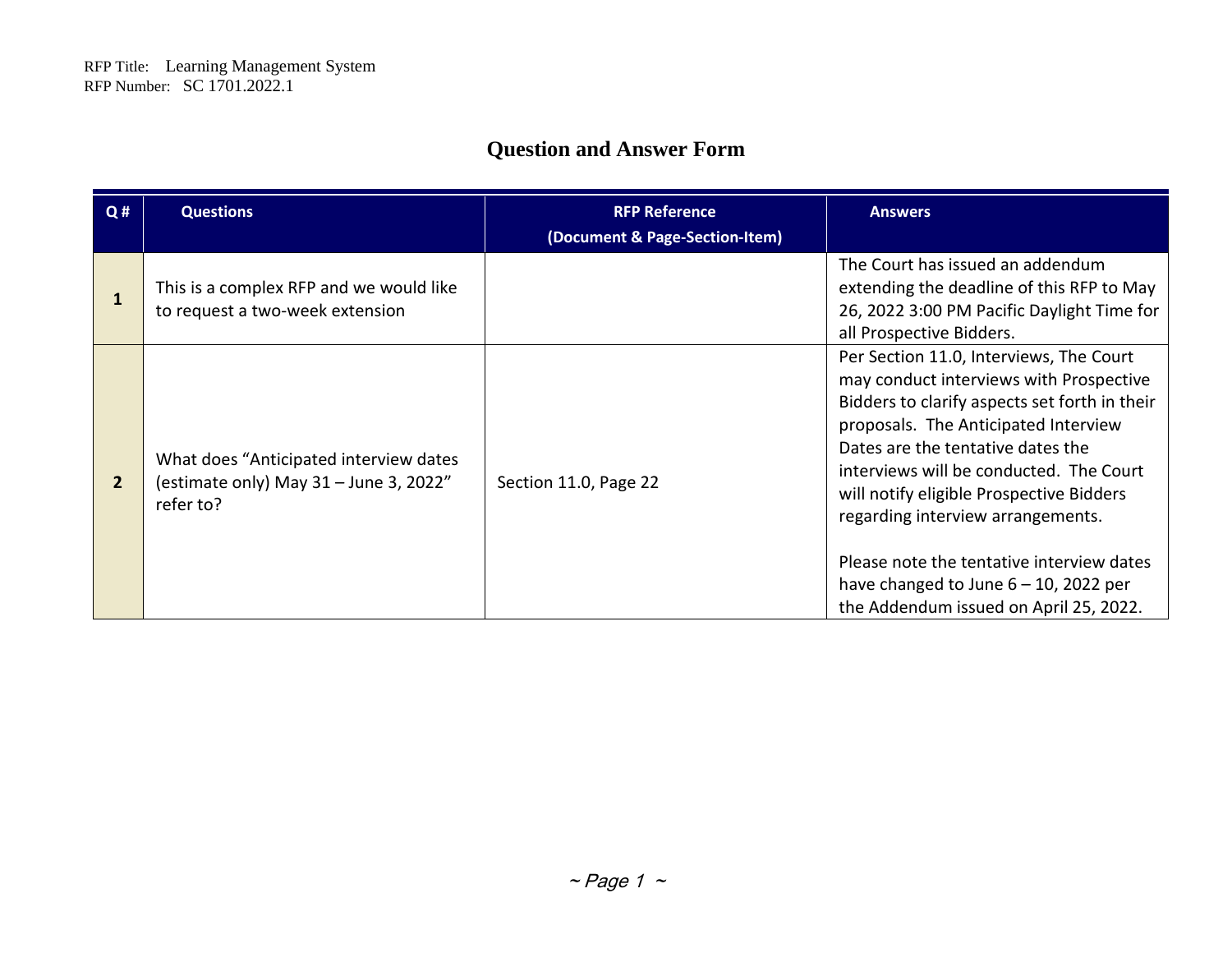| Q#                      | <b>Questions</b>                                                                                                                                                                                                                                                                                                                                                                                                                                                                                                                                                                      | <b>RFP Reference</b>            | <b>Answers</b>                                                                                                                                                         |
|-------------------------|---------------------------------------------------------------------------------------------------------------------------------------------------------------------------------------------------------------------------------------------------------------------------------------------------------------------------------------------------------------------------------------------------------------------------------------------------------------------------------------------------------------------------------------------------------------------------------------|---------------------------------|------------------------------------------------------------------------------------------------------------------------------------------------------------------------|
|                         |                                                                                                                                                                                                                                                                                                                                                                                                                                                                                                                                                                                       | (Document & Page-Section-Item)  |                                                                                                                                                                        |
| $\overline{\mathbf{3}}$ | RFP states "Five (5) or more years of<br>experience providing high quality<br>Managed Print Services for government<br>entities, public sector clients, or similar<br>clients. Such services to be the same or<br>substantially similar to those described in<br>description of Goods and /or Services<br>(Scope of Work). Contractor's proposal<br>shall include the contact information,<br>contract value, duration and time frame<br>and must identify the agency if a<br>government entity." Please clarify the<br>requirement of Managed Print Services<br>vendor for this RFP? | 10.4 Minimum Qualifications     | Managed Print Services experience is not<br>a requirement for this RFP. Per<br>Addendum No. 2 issued on (4/28/2022)<br>the minimum qualifications has been<br>updated. |
| 4                       | Please share the size of the user base<br>accessing the LMS. If possible, provide a<br>breakdown of the user base, i.e., number<br>of General Public users, number of<br>Internal staff, number of administrative<br>staff, etc.,                                                                                                                                                                                                                                                                                                                                                     | 2.2 Minimum Requirements of LMS | The users are all internal and we currently<br>have approx. 640 users.                                                                                                 |
| 5                       | What is the implementation timeline for<br>the LMS platform?                                                                                                                                                                                                                                                                                                                                                                                                                                                                                                                          | General                         | The implementation timeline would be<br>developed by the prospective bidder<br>based on the target go-live date of<br>September 2022.                                  |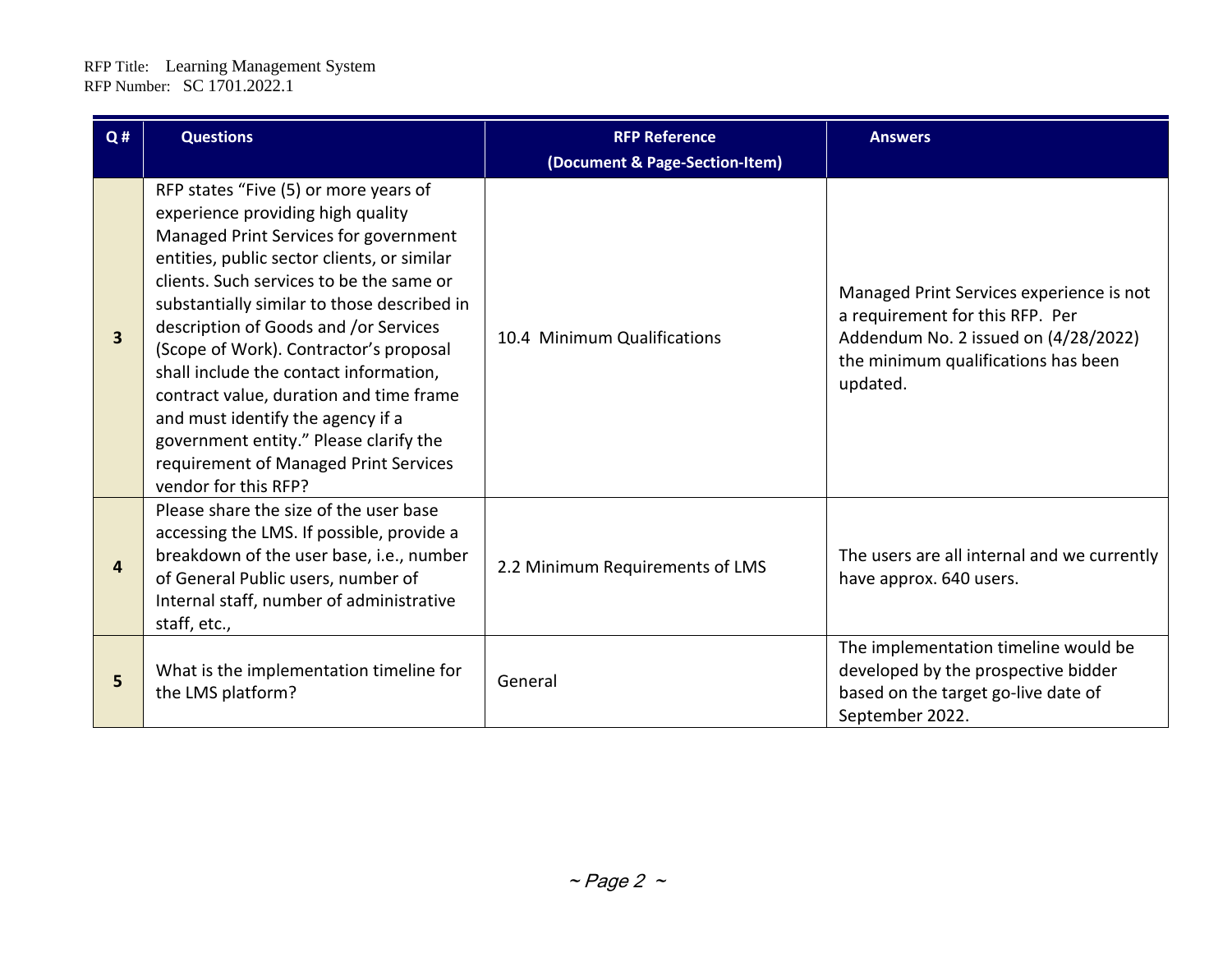| Q#             | <b>Questions</b>                                                                                                           | <b>RFP Reference</b><br>(Document & Page-Section-Item)             | <b>Answers</b>                                                                                                                                                                                                      |
|----------------|----------------------------------------------------------------------------------------------------------------------------|--------------------------------------------------------------------|---------------------------------------------------------------------------------------------------------------------------------------------------------------------------------------------------------------------|
| 6              | What is the total budget earmarked for<br>this procurement?                                                                | General                                                            | Funds have not been earmarked in the<br>current fiscal year's (FY 2021-22) budget<br>for this project.<br>Based on the outcome of this solicitation,<br>FY 2022-23 funds will be budgeted to<br>cover this expense. |
| $\overline{7}$ | Is there any incumbent? If so, can you<br>please share the name of the incumbent?                                          | General                                                            | Cornerstone On Demand                                                                                                                                                                                               |
| 8              | Has the court seen demonstrations of any<br>solutions prior to the RFP release? If so,<br>can you share the vendor's name? | General                                                            | Absorb and Workday Learn                                                                                                                                                                                            |
| 9              | Does The court expect the vendor to<br>provide course training<br>(inperson/virtual)?                                      | 2.1 Course Training                                                | The court expects the vendor to provide<br>training to LMS administrators on how to<br>configure and use the system. There is no<br>expectation for the vendor to train<br>regular court staff.                     |
| 10             | Will the contractor be creating course<br>content from scratch or updating the<br>current provider's courses?              | 2.2 Minimum Requirements of LMS, B.<br><b>Learning Development</b> | <b>Both</b>                                                                                                                                                                                                         |
| 11             | What is the number of courses provided<br>by the court's current providers?                                                | 2.2 Minimum Requirements of LMS, B.<br><b>Learning Development</b> | We currently have 627 courses (254<br>active courses) available in our LMS.<br>These courses have been developed in<br>house or purchased and uploaded into<br>the LMS.                                             |
| 12             | What is the duration of each course?                                                                                       | 2.2 Minimum Requirements of LMS, B.<br><b>Learning Development</b> | Between 5 minutes and 2 hours                                                                                                                                                                                       |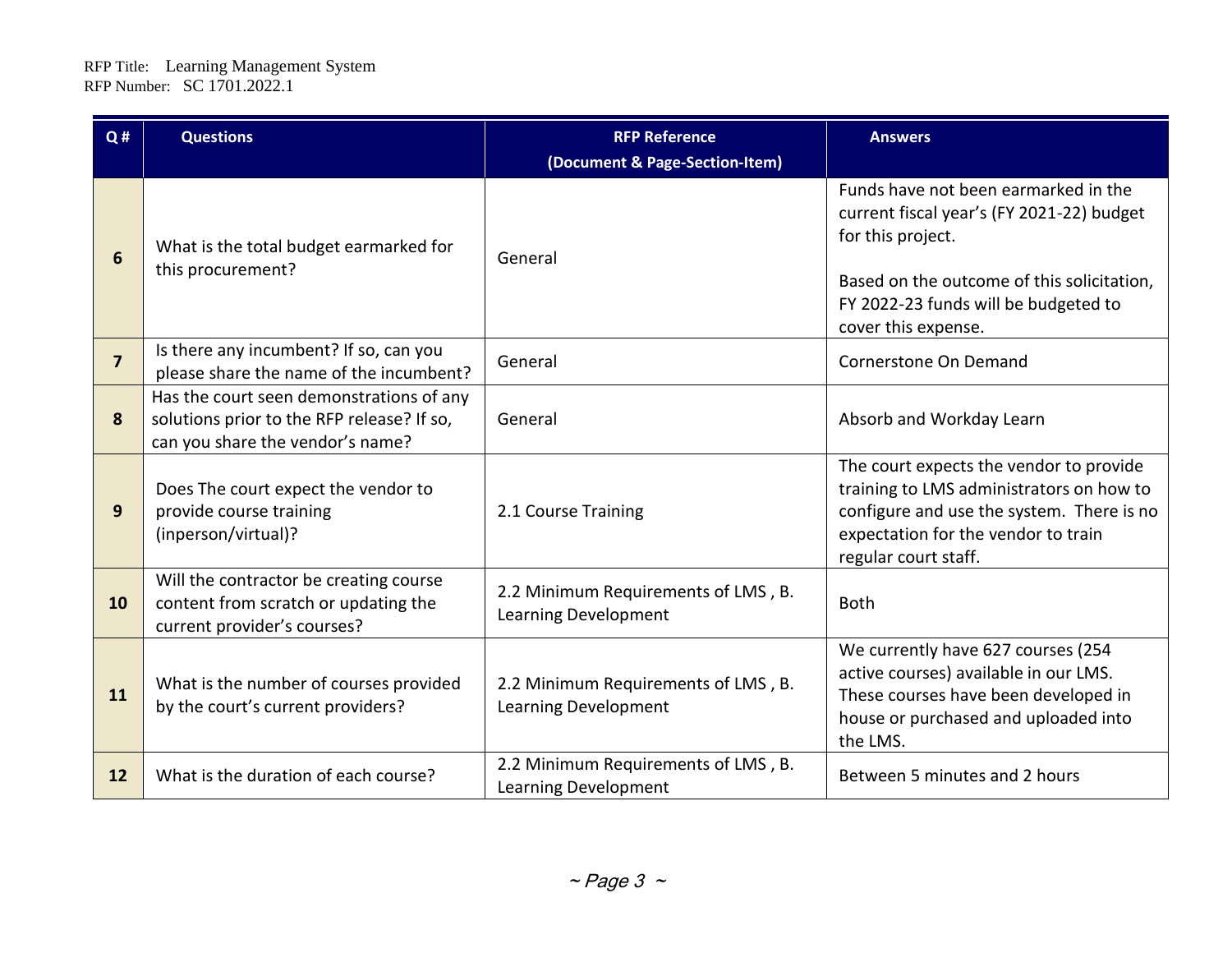| Q# | <b>Questions</b>                                                                                                                                                                                                                                                   | <b>RFP Reference</b><br>(Document & Page-Section-Item)             | <b>Answers</b>                                                                                                                                                                                                                   |
|----|--------------------------------------------------------------------------------------------------------------------------------------------------------------------------------------------------------------------------------------------------------------------|--------------------------------------------------------------------|----------------------------------------------------------------------------------------------------------------------------------------------------------------------------------------------------------------------------------|
| 13 | Will the vendor be able to collaborate<br>with any of your SMEs to develop<br>content?                                                                                                                                                                             | 2.2 Minimum Requirements of LMS, B.<br><b>Learning Development</b> | The SME will be available to work with<br>the vendor on configuring the system.                                                                                                                                                  |
| 14 | What will be the format of the content,<br>i.e., PDF, Videos, Documents, etc., Can<br>you provide a breakdown.                                                                                                                                                     | 2.2 Minimum Requirements of LMS, B.<br><b>Learning Development</b> | All formats (PDF, Video, Docs, etc.) are<br>used for training                                                                                                                                                                    |
| 15 | Should the course content be SCORM and<br>XAPI compliant?                                                                                                                                                                                                          | 2.2 Minimum Requirements of LMS, B.<br><b>Learning Development</b> | Yes                                                                                                                                                                                                                              |
| 16 | For the training titles listed in the RFP,<br>please provide the following details: A.<br>Topics within each title listed                                                                                                                                          | 2.2 Minimum Requirements of LMS, B.<br><b>Learning Development</b> | There is no need for the vendor to<br>develop training for staff. There is a need<br>for the vendor to provide training around<br>the configuration and administration of<br>the LMS.                                            |
| 17 | What is the estimated length for each<br>training topic listed in the RFP?                                                                                                                                                                                         | 2.1 Course Training                                                | To be determined                                                                                                                                                                                                                 |
| 18 | If awarded, will the vendor have access to<br>existing training materials and courses?                                                                                                                                                                             | 2.1 Course Training                                                | Yes                                                                                                                                                                                                                              |
| 19 | Can you provide an estimated percentage<br>of existing training content the contractor<br>will be able to work with when updating<br>existing or creating new training?                                                                                            | 2.1 Course Training                                                | 85% of our existing content will need to<br>be uploaded into the new LMS and the<br>selected vendor will be able to work with<br>the existing training content                                                                   |
| 20 | What is the scope of training employees<br>in Security Awareness Training, Sexual<br>Harassment Prevention (Managers and<br>Staff), Emergency Action Plan Training,<br>and Anti-Bias Training? How many<br>participants will need to be trained in<br>these areas? | 2.1 Course Training                                                | All classes are developed in house or<br>through a paid vendor. The staff specific<br>training is required for all employees<br>(approx. 640) and the manager specific<br>training is required for approximately 90<br>employees |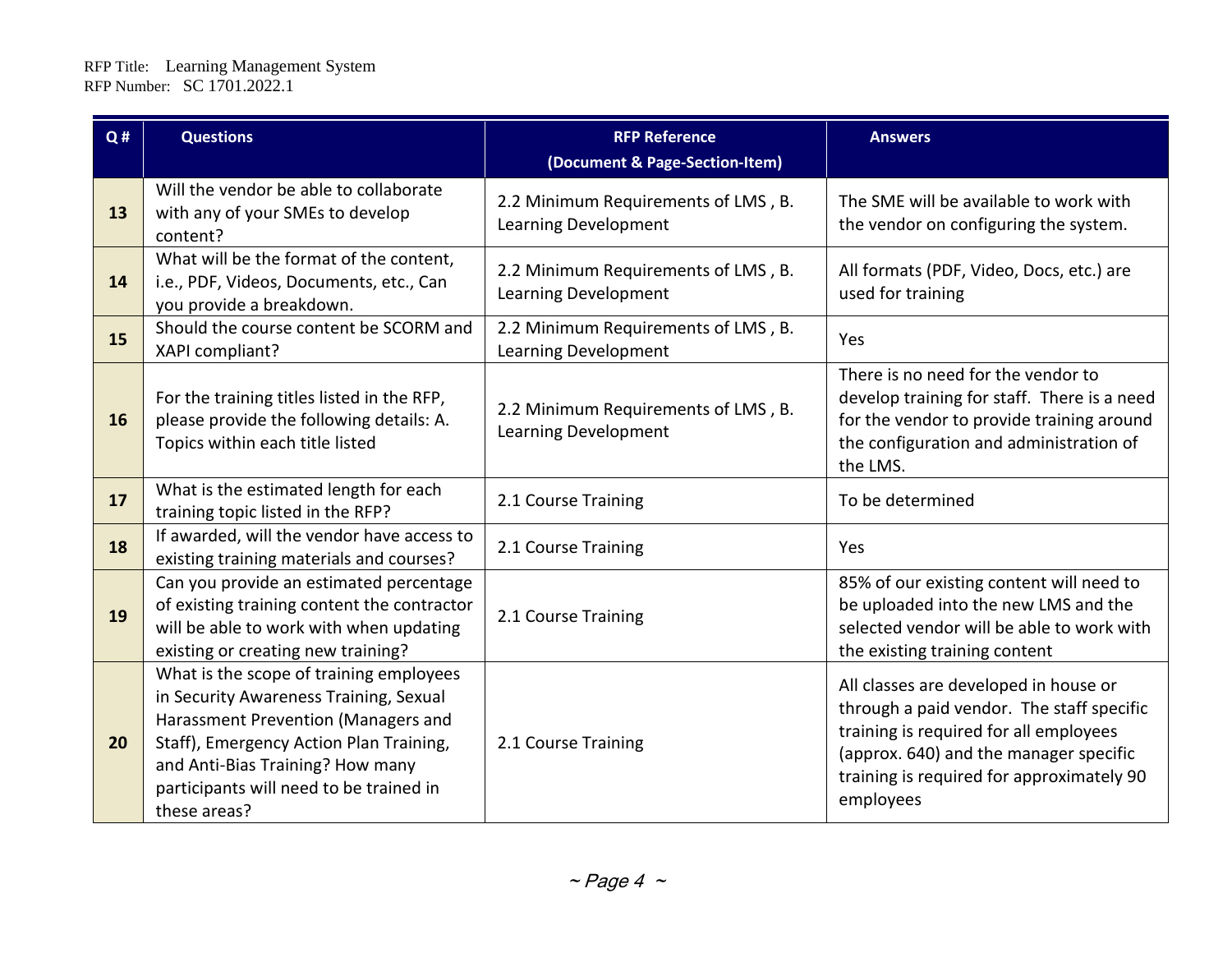| Q# | <b>Questions</b>                                                                                                                                                                                  | <b>RFP Reference</b>           | <b>Answers</b>                                                                                                                                                                                                             |
|----|---------------------------------------------------------------------------------------------------------------------------------------------------------------------------------------------------|--------------------------------|----------------------------------------------------------------------------------------------------------------------------------------------------------------------------------------------------------------------------|
|    |                                                                                                                                                                                                   | (Document & Page-Section-Item) |                                                                                                                                                                                                                            |
| 21 | Is all training expected to be self-paced,<br>virtual? Do you anticipate any onsite /<br>instructor-led training? What would be<br>training days that need to be budgeted<br>for onsite training? | 2.1 Course Training            | Yes, we will provide training for our staff<br>via online or ILT.<br>We would only require the vendor to<br>provide training to the LMS<br>Administrators using the system.<br>No need for a specific budget for training. |
| 22 | Will the court provide a facility for onsite<br>training?                                                                                                                                         | 2.1 Course Training            | Yes, the court will provide a facility for<br>onsite training if required.                                                                                                                                                 |
| 23 | Can you provide the volume of legacy<br>data (in GB) to be migrated to the new<br>system?                                                                                                         | General                        | Unknown                                                                                                                                                                                                                    |
| 24 | Will the Court provide existing course<br>content that can be updated?                                                                                                                            |                                | Yes, the Court would like to import<br>existing course content into the LMS.<br>The court would like to ability to update<br>any court developed courses in the LMS<br>when needed.                                        |
| 25 | Is the vendor expected to bring their own<br>course content?                                                                                                                                      |                                | The vendor is expected to provide<br>training to LMS Administrators on how to<br>configure and use the system.<br>The vendor is not expected to provide<br>course content to general end users.                            |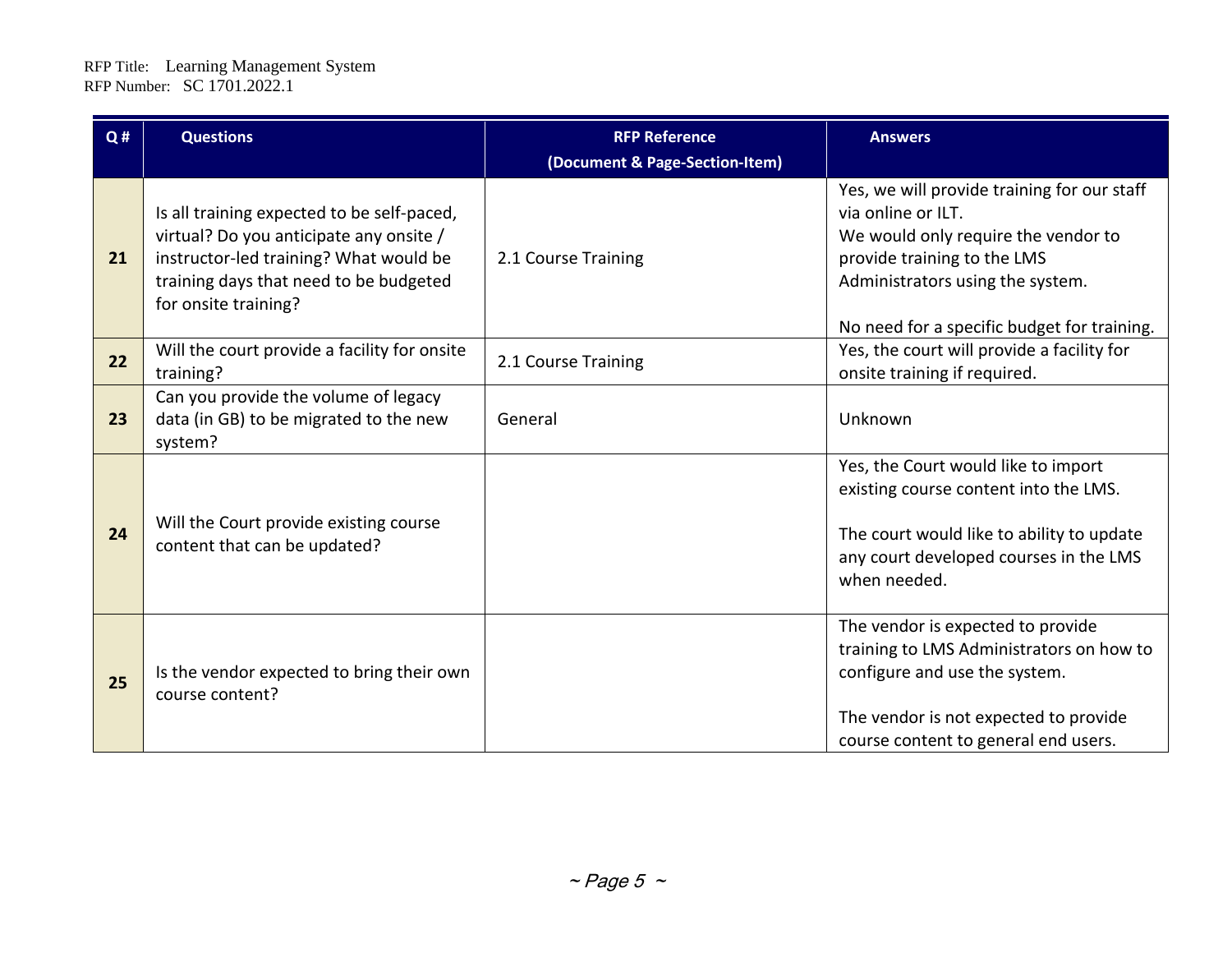| Q# | <b>Questions</b>                                                                                                                                                                                                                 | <b>RFP Reference</b>                                                                           | <b>Answers</b>                                                                                                                                                                                   |
|----|----------------------------------------------------------------------------------------------------------------------------------------------------------------------------------------------------------------------------------|------------------------------------------------------------------------------------------------|--------------------------------------------------------------------------------------------------------------------------------------------------------------------------------------------------|
|    |                                                                                                                                                                                                                                  | (Document & Page-Section-Item)                                                                 |                                                                                                                                                                                                  |
| 26 | What is the name, phone number and<br>email address of the person overseeing<br>this RFP process?                                                                                                                                | RFP SC 1701.2022.1 Learning<br>Management System.pdf<br>Page 2   Section 1                     | The Court's Procurement and Contracts<br>Unit is overseeing the RFP process.<br>All communication must go through the<br>bidquestions@alameda.courts.ca.gov<br>email regarding the solicitation. |
| 27 | What is the Human Resource Information<br>System being used currently? Will the<br>existing HRIS support a handshake for<br>integration with our platform?                                                                       | RFP SC 1701.2022.1 Learning<br>Management System.pdf<br>Page 3   Section 2.2 A   Question i.   | Files are sent to SFTP in Workday<br>integrations.                                                                                                                                               |
| 28 | Do you require that the LMS assign<br>courses by learner role/job title, or is this<br>requirement based on a different rule in<br>addition to or aside from learner role? If<br>the latter, can you please provide<br>examples? | RFP SC 1701.2022.1 Learning<br>Management System.pdf<br>Page 3   Section 2.2 A   Question i.   | The LMS should be able to assign training<br>by organization, individual, job<br>title/classification, division/unit, group<br>(i.e. manager, new hire, etc.).                                   |
| 29 | Do you require that learning plans be<br>assigned by learner role/job title, or by<br>some other learner criteria such as<br>described in 2.2 A. i?                                                                              | RFP SC 1701.2022.1 Learning<br>Management System.pdf<br>Page 3   Section 2.2 A   Question ii.  | Learning plans should be able to be<br>assigned by organization, individual, job<br>title/classification, division/unit, group<br>(i.e. manager, new hire, etc.).                                |
| 30 | For Single-Sign-On (SSO), what system<br>does your organization use for<br>credentials?                                                                                                                                          | RFP SC 1701.2022.1 Learning<br>Management System.pdf<br>Page 3   Section 2.2 A   Question iii. | The system we use for credentials is<br>Azure AD                                                                                                                                                 |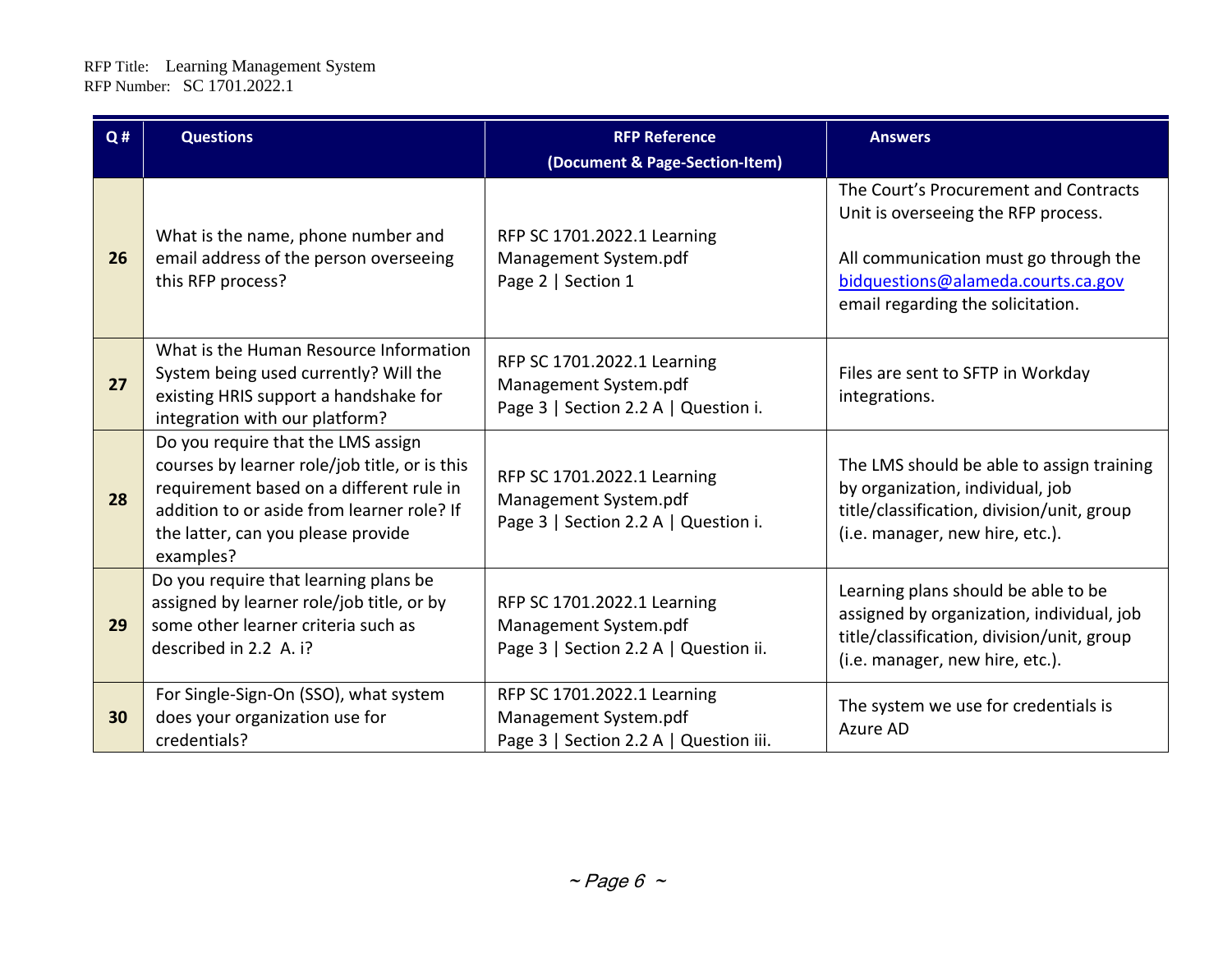| Q# | <b>Questions</b>                                                                                                                                                                                                                                | <b>RFP Reference</b>                                                                          | <b>Answers</b>                                                                                                                                                                                                                                                                 |
|----|-------------------------------------------------------------------------------------------------------------------------------------------------------------------------------------------------------------------------------------------------|-----------------------------------------------------------------------------------------------|--------------------------------------------------------------------------------------------------------------------------------------------------------------------------------------------------------------------------------------------------------------------------------|
|    |                                                                                                                                                                                                                                                 | (Document & Page-Section-Item)                                                                |                                                                                                                                                                                                                                                                                |
| 31 | Are you referring to scheduling<br>synchronous and asynchronous courses,<br>managing instructors, and adding course<br>materials to instructor-led courses? Or do<br>you want to design and develop training<br>materials through the platform? | RFP SC 1701.2022.1 Learning<br>Management System.pdf<br>Page 3   Section 2.2 B   Question i.  | This is in reference to being able to<br>schedule courses, manage instructors,<br>add materials, etc. to instructor led<br>courses. Although it is a nice feature to be<br>able to design and develop training within<br>the platform, it is not a requirement of<br>this RFP. |
| 32 | Must a learner be able to launch a web<br>conferencing application, in the case of<br>vILT courses, from the LMS? If yes, what is<br>the web application that you currently<br>use for Virtual Instructor-led Training?                         | RFP SC 1701.2022.1 Learning<br>Management System.pdf<br>Page 3   Section 2.2 B   Question i.  | It is not a requirement that a learner be<br>able to launch a web conferencing<br>application through the LMS. We<br>currently use Zoom to host virtual ILT<br>sessions.                                                                                                       |
| 33 | How many competencies and personas is<br>being referred here? Can you share a<br>copy of the competency matrix for better<br>understanding?                                                                                                     | RFP SC 1701.2022.1 Learning<br>Management System.pdf<br>Page 3   Section 2.2 B   Question ii. | We are looking at assigning competency-<br>based learning assignments to individuals<br>that are looking to promote (succession<br>planning) within the Court. We are<br>currently determining what those<br>competencies will be.                                             |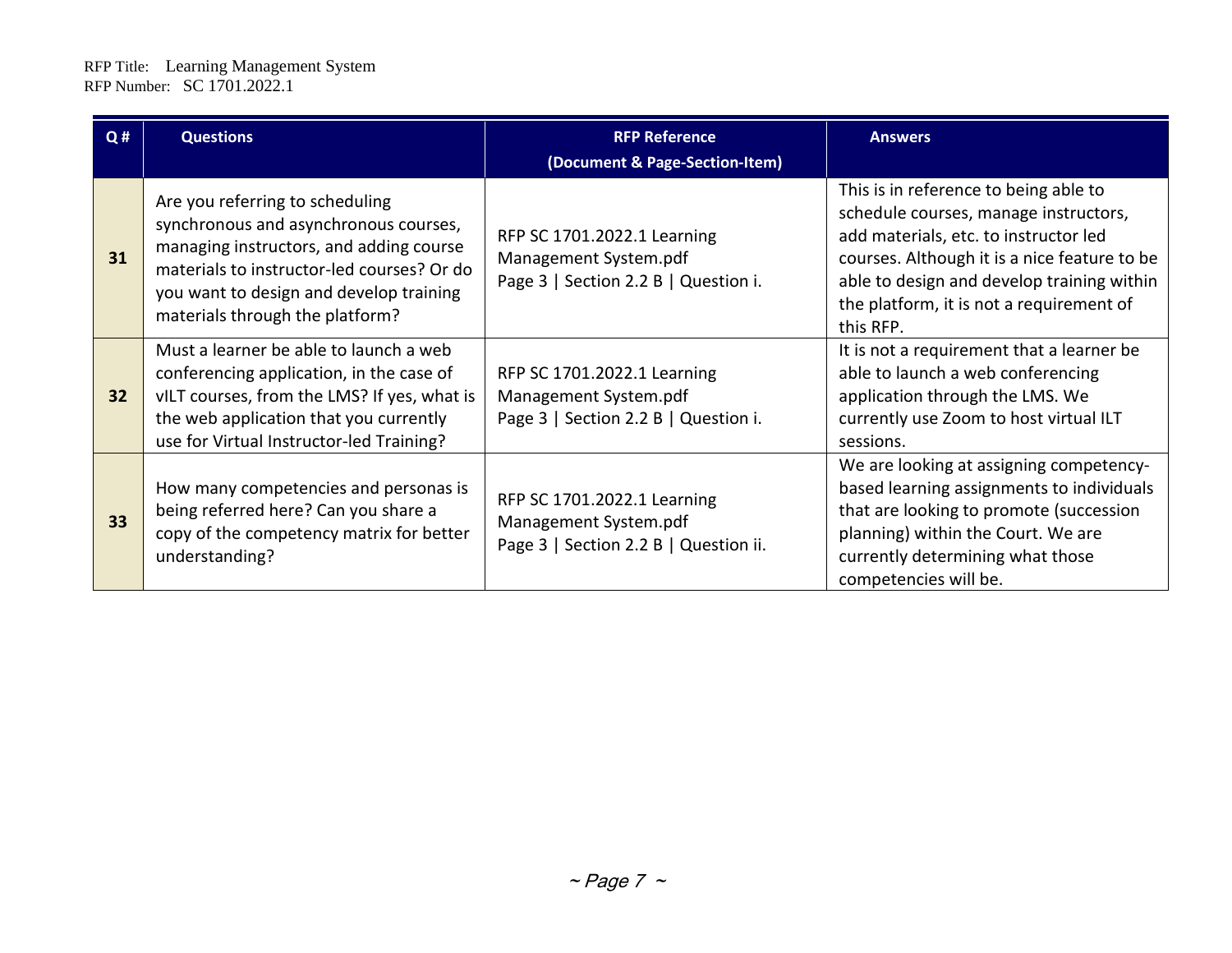| Q# | <b>Questions</b>                                                                                                                                                                                                                                                                                                                                                             | <b>RFP Reference</b>                                                                          | <b>Answers</b>                                                                                                                                                                                                                                                                                                                                                                                                                                                                                                                                                                                                                                                        |
|----|------------------------------------------------------------------------------------------------------------------------------------------------------------------------------------------------------------------------------------------------------------------------------------------------------------------------------------------------------------------------------|-----------------------------------------------------------------------------------------------|-----------------------------------------------------------------------------------------------------------------------------------------------------------------------------------------------------------------------------------------------------------------------------------------------------------------------------------------------------------------------------------------------------------------------------------------------------------------------------------------------------------------------------------------------------------------------------------------------------------------------------------------------------------------------|
|    |                                                                                                                                                                                                                                                                                                                                                                              | (Document & Page-Section-Item)                                                                |                                                                                                                                                                                                                                                                                                                                                                                                                                                                                                                                                                                                                                                                       |
| 34 | With regard to certification, would you<br>like LMS course completion data to<br>trigger a certificate that can be printed by<br>the learner from the LMS, or is this<br>requirement asking that course<br>completion trigger a specific type of<br>certification or credentialing, such as<br>through Credly or another outside<br>credentialing or certification platform? | RFP SC 1701.2022.1 Learning<br>Management System.pdf<br>Page 3   Section 2.2 B   Question vi. | In this section certification is referring to<br>completing a series of courses or earning<br>several credits in a topic that would result<br>in a certification. For example, we have a<br>pre-supervisory program. Learners who<br>attend all 5 classes will be certified as<br>having the foundational knowledge of the<br>roles and responsibilities of a supervisor.<br>They will receive a physical paper<br>certificate through the system, but when<br>applying for jobs within the court,<br>managers can view their transcripts to<br>see that they have completed the<br>certification process. This could show up<br>as a badge or maybe in another form. |
| 35 | What type of data import/export is being<br>referred here?                                                                                                                                                                                                                                                                                                                   | RFP SC 1701.2022.1 Learning<br>Management System.pdf<br>Page 3   Section 2.2 C   Question ii. | Importing/exporting course completion<br>data between the LMS and our HRIS. For<br>example, if an employee is issued a<br>Performance Improvement Plan and<br>assigned training as a part of successfully<br>completing the plan. We would like The<br>LMS to be able to import course<br>completion data (training name,<br>completion date, etc.) to the HRIS.                                                                                                                                                                                                                                                                                                      |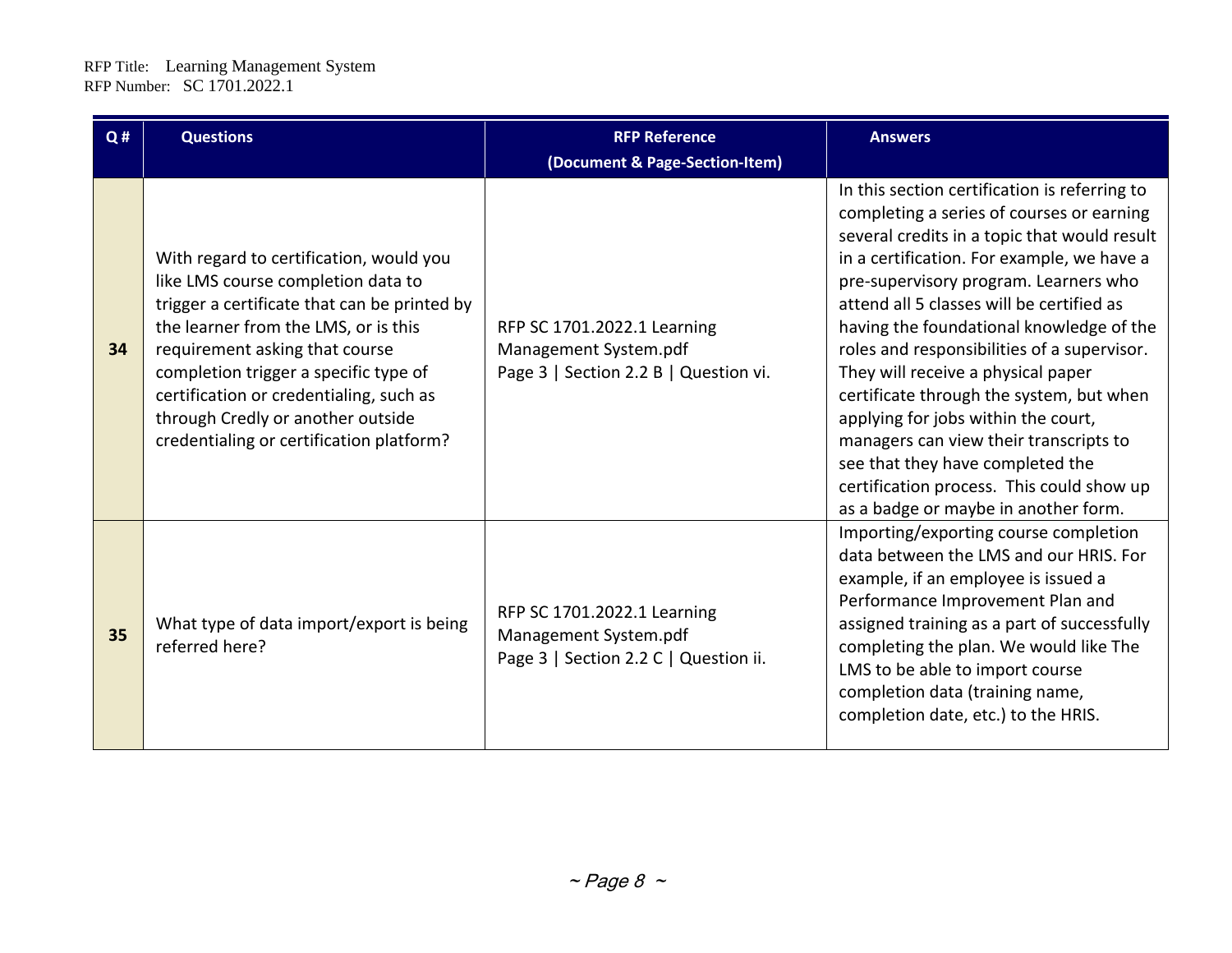| Q# | <b>Questions</b>                                                                                                                                                                                                                                                                                 | <b>RFP Reference</b><br>(Document & Page-Section-Item)                                        | <b>Answers</b>                                                                                                                                                                                                                                                                                                                       |
|----|--------------------------------------------------------------------------------------------------------------------------------------------------------------------------------------------------------------------------------------------------------------------------------------------------|-----------------------------------------------------------------------------------------------|--------------------------------------------------------------------------------------------------------------------------------------------------------------------------------------------------------------------------------------------------------------------------------------------------------------------------------------|
| 36 | What are the other LMSs being referred<br>here?                                                                                                                                                                                                                                                  | RFP SC 1701.2022.1 Learning<br>Management System.pdf<br>Page 3   Section 2.2 C   Question ii. | I believe this is referring to Percipio, the<br>system used by Skillsoft. We use Skillsoft<br>for compliance related training and we<br>need the ability to have their content<br>imported into our LMS.                                                                                                                             |
| 37 | Do you have a deadline by which you<br>would like to launch the new system?                                                                                                                                                                                                                      | RFP SC 1701.2022.1 Learning<br>Management System.pdf<br>Page 3   Section 2.2 C   Question iv. | Yes, we would like to launch the system in<br>September 2022.                                                                                                                                                                                                                                                                        |
| 38 | We will take all the necessary steps to<br>resolve the issues within the timeframe<br>mentioned in the SLAs. However, there<br>could be instances where a resolution<br>cannot be achieved practically within the<br>time frame (for eg, acts of God, etc.) How<br>are these exceptions handled? | RFP SC 1701.2022.1 Learning<br>Management System.pdf<br>Page 3   Section 2.8 G                | We ask that the vendor do its best to<br>resolve issues on the timeframes<br>described in the RFP. If that is not a<br>reasonable request, then we ask that the<br>vendor provide us with what they believe<br>are reasonable timelines for providing<br>service based on the descriptions of the<br>levels provided in the section. |
| 39 | What is the proposed budget for this<br>project?                                                                                                                                                                                                                                                 |                                                                                               | Funds have not been earmarked in the<br>current fiscal year's (FY 2021-22) budget<br>for this project.<br>Based on the outcome of this solicitation,<br>FY 2022-23 funds will be budgeted to<br>cover this expense.                                                                                                                  |
| 40 | Section 2.4 Customer Service: Does the<br>Court want the selected vendor(s) to use<br>the Court's incident reporting/ticketing<br>system, or use the vendor's system?                                                                                                                            |                                                                                               | The Court would like the vendor to use<br>their own incident reporting/ticketing<br>system to handle customer service issues.                                                                                                                                                                                                        |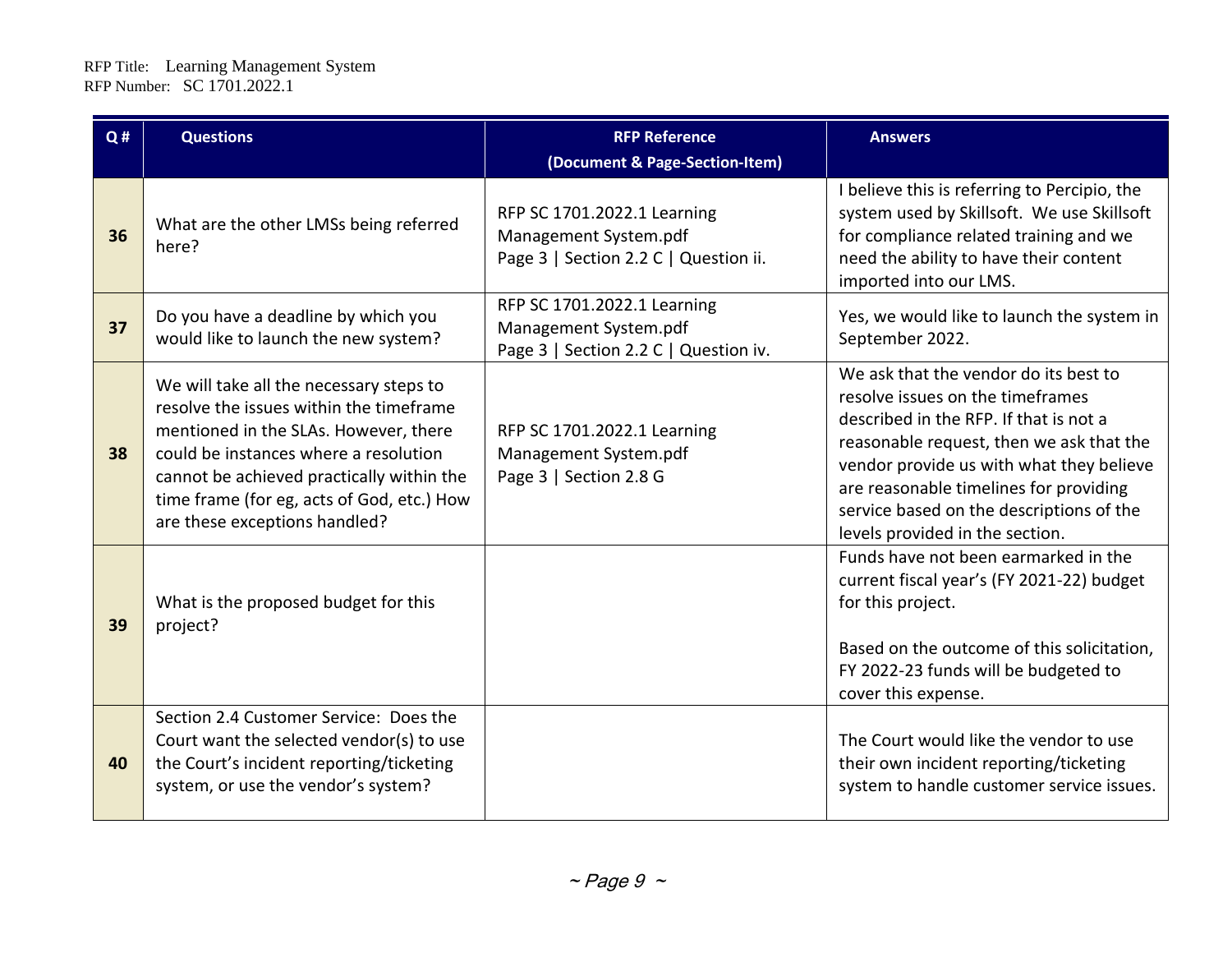| Q# | <b>Questions</b>                                                                                                                                               | <b>RFP Reference</b><br>(Document & Page-Section-Item) | <b>Answers</b>                                                        |
|----|----------------------------------------------------------------------------------------------------------------------------------------------------------------|--------------------------------------------------------|-----------------------------------------------------------------------|
| 41 | Which LMS/system are you currently<br>using to deliver training?                                                                                               | General, no specific reference                         | Cornerstone On Demand                                                 |
| 42 | Can you share your anticipated go-live<br>date?                                                                                                                | General, no specific reference                         | September 2022                                                        |
| 43 | Can you please confirm the number of<br>users you anticipate will be using the<br>system at go-live?                                                           | 1.0 (item 1.1), page 2                                 | Approximately 640                                                     |
| 44 | Will you be migrating content to the new<br>LMS? If yes, what format is that content<br>in? Approximately how many courses will<br>require migration?          | General, no specific reference                         | Yes. SCORM and AICC, 50-100 courses                                   |
| 45 | Section 2.2 states "minimum<br>requirements of LMS" can Alameda<br>County please advise if all items listed are<br>mandatory?                                  | Section 2.2, page 3                                    | Yes                                                                   |
| 46 | Section 2.2, subsection D, item iii, can you<br>please confirm if the Court plans on<br>housing confidential data on the LMS<br>(within course content, etc.)? | Section 2.2, subsection D, item iii, page 5            | No, the Court does not plan to house<br>confidential data on the LMS. |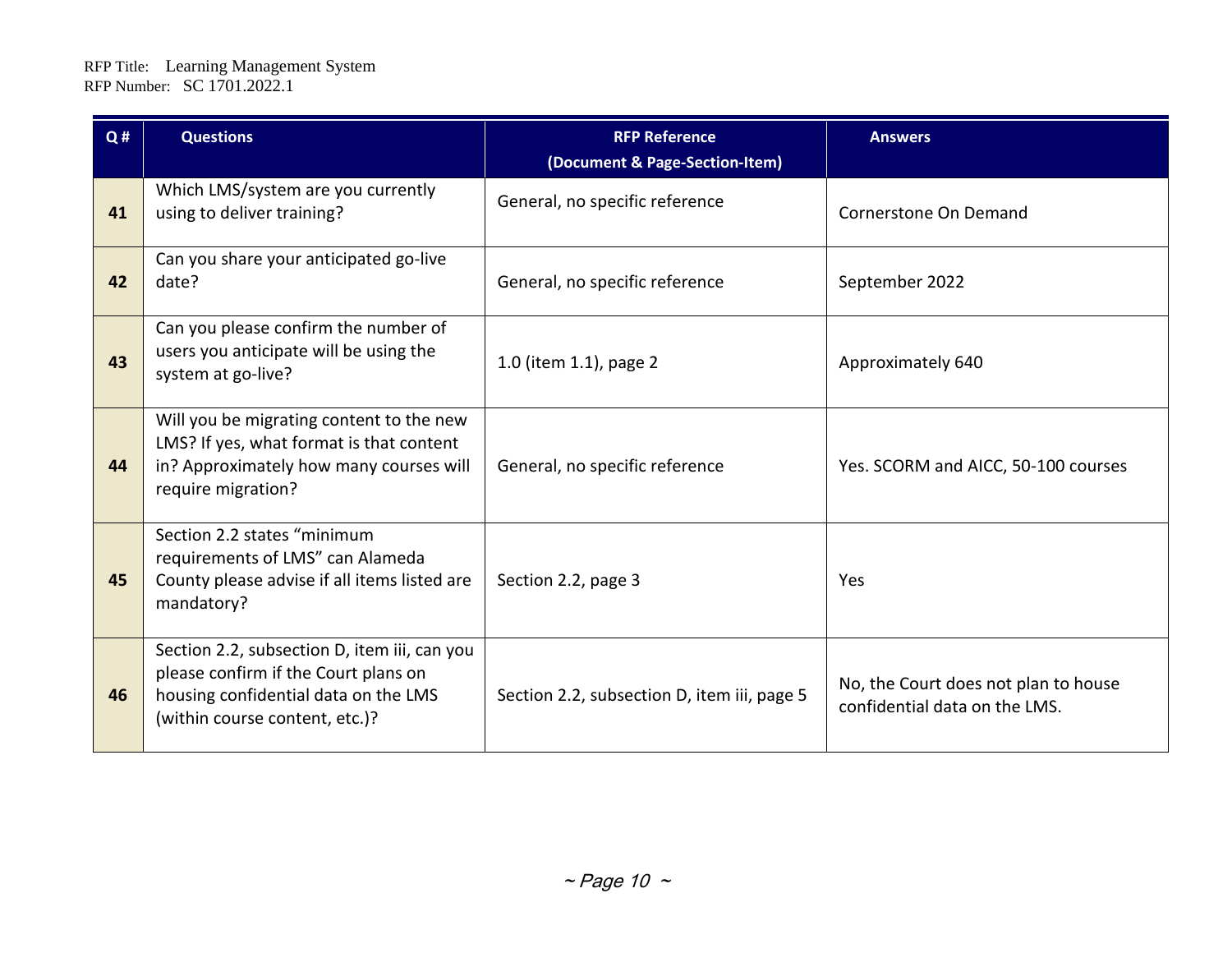| Q# | <b>Questions</b>                                                                                                                                                                                                    | <b>RFP Reference</b><br>(Document & Page-Section-Item) | <b>Answers</b>                                                                                                                                  |
|----|---------------------------------------------------------------------------------------------------------------------------------------------------------------------------------------------------------------------|--------------------------------------------------------|-------------------------------------------------------------------------------------------------------------------------------------------------|
| 47 | Can you please confirm if live support is<br>required for learners or just<br>administrators?                                                                                                                       | Section 2.8, Service Level Requirements,<br>page 8     | Support for administrators only                                                                                                                 |
| 48 | Are the training topics listed samples or<br>are you expecting the chosen vendor to<br>provide training courses?                                                                                                    | 2.0 Description of Services, 2.1, page 3               | They are examples of the types of courses<br>we want to be able to upload into the<br>LMS. The vendor is not expected to<br>create the content. |
| 49 | We would like to offer some optional<br>services in our response for the Court's<br>consideration. How would the Court like<br>pricing for these services represented in<br>the cost proposal?                      | Attachment 14                                          | Offer the optional services separate from<br>the general service request and pricing.                                                           |
| 50 | For clarification, and to quantify costs, are<br>we to assume a total user population of<br>approximately 700 unique users?                                                                                         | RFP section 1.1                                        | Approx. 640 users                                                                                                                               |
| 51 | The RFP references 4 compliance related<br>topics for example purpose. Is it the<br>Courts' intention to only offer courses like<br>those mentioned, or will the court open<br>the LMS to a broader set of courses? | RFP section 2.1                                        | The Court will offer the LMS to a broader<br>set of courses.                                                                                    |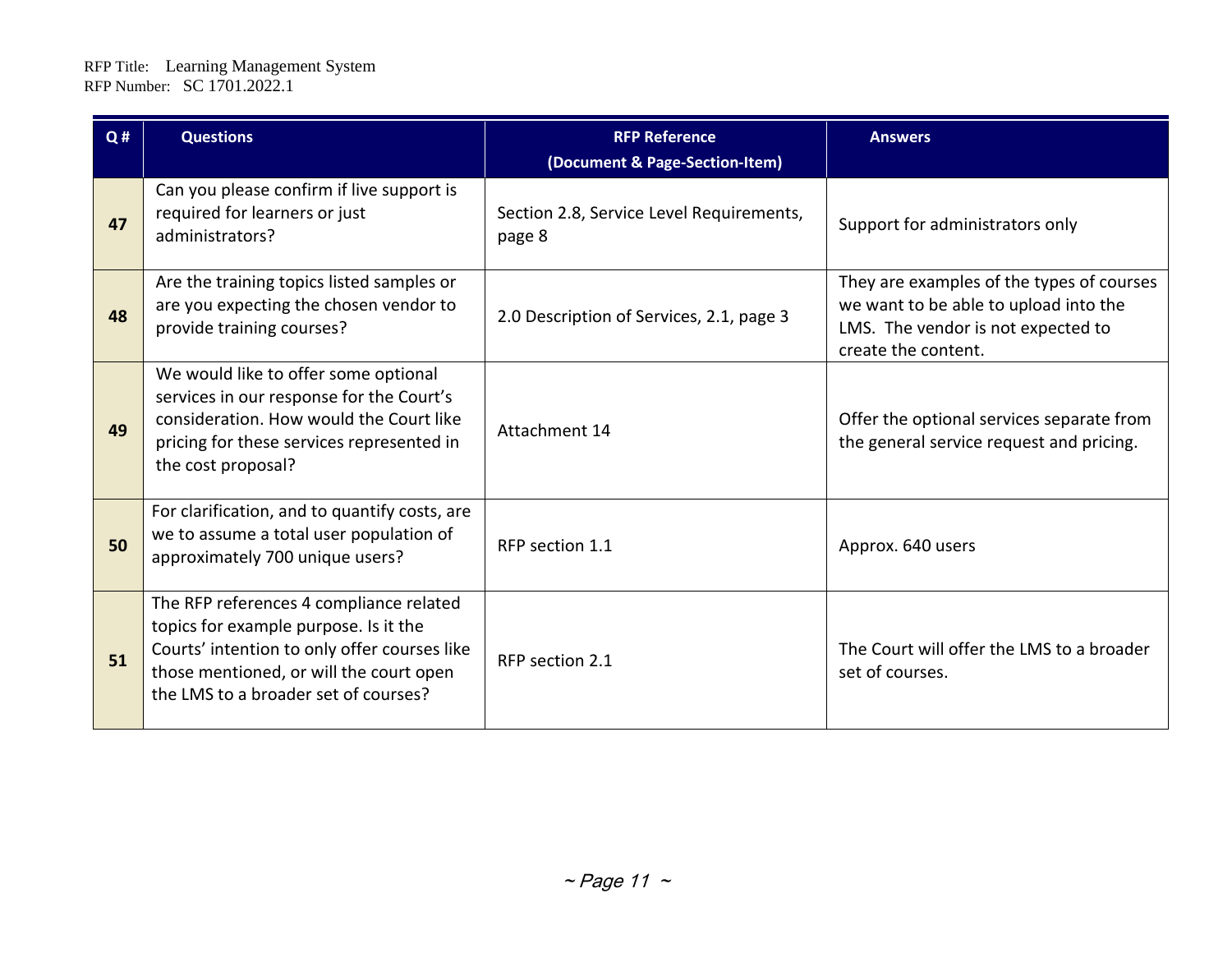| Q# | <b>Questions</b>                                                                                                                                                                                                                                                                                                                                                                                       | <b>RFP Reference</b><br>(Document & Page-Section-Item) | <b>Answers</b>                                                                                             |
|----|--------------------------------------------------------------------------------------------------------------------------------------------------------------------------------------------------------------------------------------------------------------------------------------------------------------------------------------------------------------------------------------------------------|--------------------------------------------------------|------------------------------------------------------------------------------------------------------------|
| 52 | If bidders offer is the LMS only and not<br>the courseware referenced as an example<br>within the RFP, will the bidder be<br>disqualified?                                                                                                                                                                                                                                                             | RFP section 2.1                                        | <b>No</b>                                                                                                  |
| 53 | Does the Court use Microsoft 365 and are<br>all users expected to be on that platform<br>as well?                                                                                                                                                                                                                                                                                                      | General question                                       | Yes                                                                                                        |
| 54 | In relation to section B i, about course<br>development, is the Court seeking a<br>vendor with the capabilities to develop<br>courses as a service or, wanting to know if<br>the LMS includes tools for the Court to use<br>and develop courses or, if the LMS has the<br>capability to host, launch and track<br>"synchronous and asynchronous, in-<br>person, online and hybrid" type of<br>courses? | RFP section 2 B i                                      | The Court wants to know if the LMS has<br>the ability to host, launch and track those<br>types of courses. |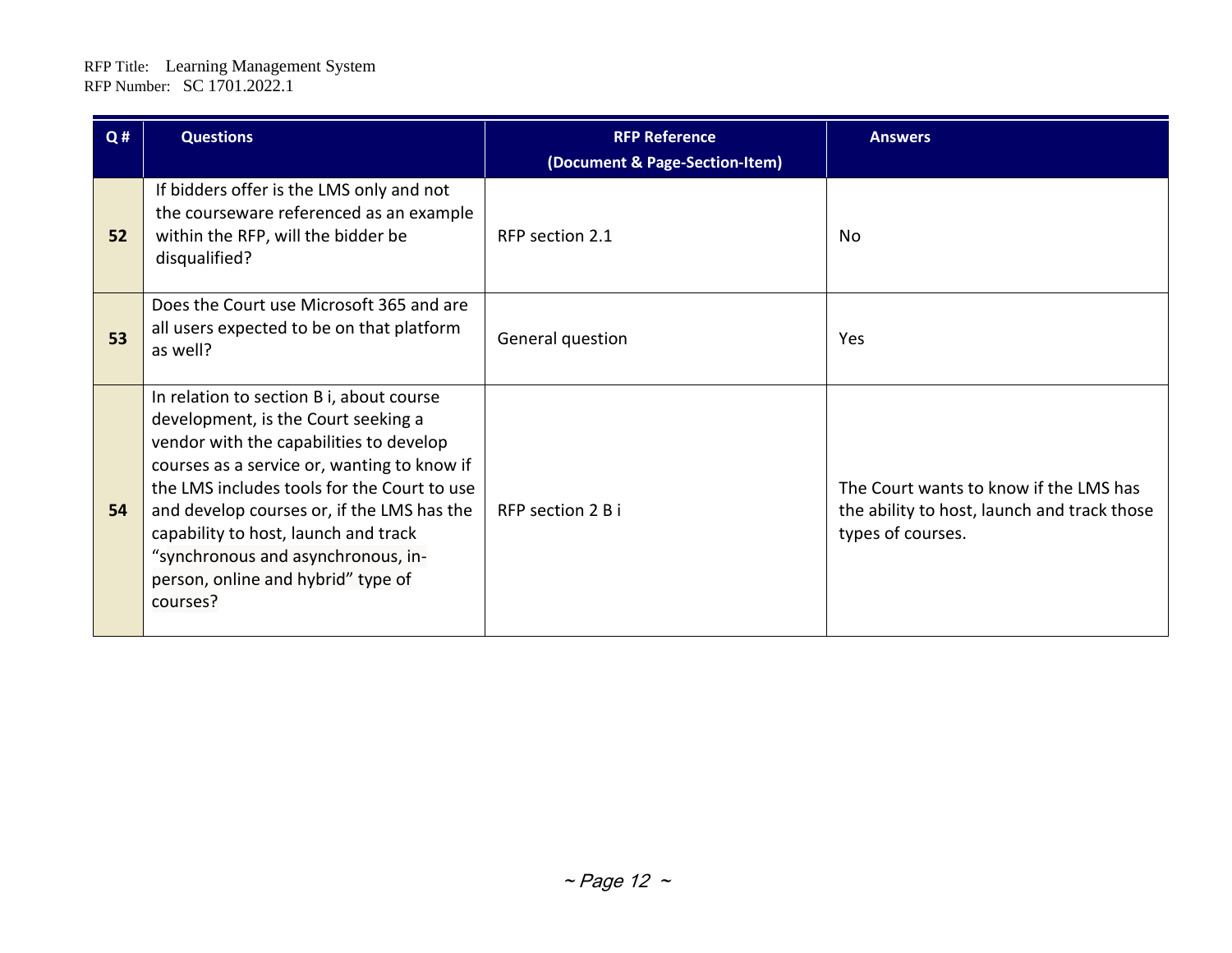| Q# | <b>Questions</b>                                                                | <b>RFP Reference</b><br>(Document & Page-Section-Item) | <b>Answers</b>                                                                                                                                                                                                                                                                                                                                            |
|----|---------------------------------------------------------------------------------|--------------------------------------------------------|-----------------------------------------------------------------------------------------------------------------------------------------------------------------------------------------------------------------------------------------------------------------------------------------------------------------------------------------------------------|
| 55 | Can the Court provide examples of site<br>customization?                        | RFP section 2 B x                                      | For example, we would like to be able to<br>design custom home pages that are<br>specific to an employee's division and/or<br>classification.<br>We would also like to have a page that<br>highlights training in a "YouTube" style so<br>the training that they see is relevant to<br>the work that they do (not required but<br>would be nice to have). |
| 56 | Which HRIS system(s) is the Court using<br>and will expect an integration with? | RFP section 2.2 A i                                    | Workday                                                                                                                                                                                                                                                                                                                                                   |
| 57 | Are there any other systems that will<br>require integration with the LMS?      | RFP section 2.2 A i                                    | No                                                                                                                                                                                                                                                                                                                                                        |
| 58 | Is Azure AD used for the Court's SSO<br>today?                                  | RFP section 2.2 A iii                                  | Yes                                                                                                                                                                                                                                                                                                                                                       |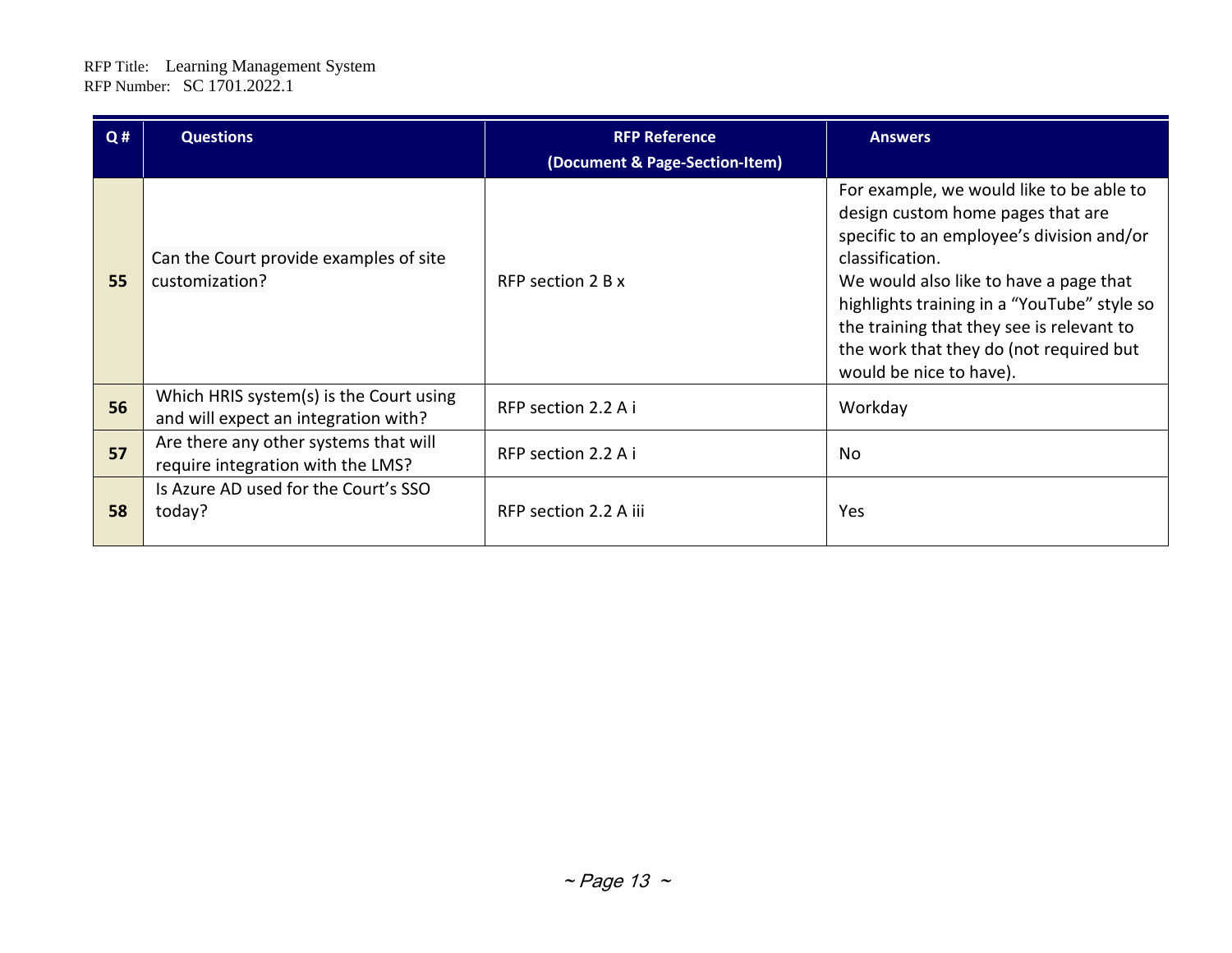| Q# | <b>Questions</b>                                                                                                                                                                                                                                                                                                                                                                                                                                                                                                                                                                               | <b>RFP Reference</b>                                                                      | <b>Answers</b>                                                                                                                   |
|----|------------------------------------------------------------------------------------------------------------------------------------------------------------------------------------------------------------------------------------------------------------------------------------------------------------------------------------------------------------------------------------------------------------------------------------------------------------------------------------------------------------------------------------------------------------------------------------------------|-------------------------------------------------------------------------------------------|----------------------------------------------------------------------------------------------------------------------------------|
|    |                                                                                                                                                                                                                                                                                                                                                                                                                                                                                                                                                                                                | (Document & Page-Section-Item)                                                            |                                                                                                                                  |
| 59 | The RFP states "Pursuant to Public<br>Contract Code (PCC) section 2204, an Iran<br>Contract Act certification is required for<br>solicitations of goods or services of<br>\$1,000,000 or more. Contractor must<br>complete the Iran Contracting Act<br>Certification and submit the completed<br>certification with its proposal as<br>applicable. (Reference Additional<br>Document, "Iran Contracting Act<br>Certification Form")."<br>However, the referenced document "Iran<br>Contracting Act Certification Form" is not<br>included in the RFP package. Can the<br>Court please provide? | RFP SC 1701.2022.1 Learning<br>Management System, page 21-10.4<br>Minimum Qualifications. | The Iran Contracting Act Certification<br>Form will be completed upon contract<br>award, should the award exceed<br>\$1,000,000. |
| 60 | If a Bidder is neither a Small Business or<br>Non-Profit Veteran Service Agency, are<br>they still required to fill out and sign<br>Section 3 (Certification) of Attachment 5?                                                                                                                                                                                                                                                                                                                                                                                                                 | Attachment 15 Checklist, page 1-Required<br>Documents                                     | No, if the Bidder is not a Small Business or<br>Non-Profit Veteran Service Agency,<br>Attachment 5 is not required.              |
| 61 | How many licenses/learners are needed?                                                                                                                                                                                                                                                                                                                                                                                                                                                                                                                                                         |                                                                                           | All 640 court employees will need access<br>to the LMS.                                                                          |
| 62 | Is there content areas needed outside of<br>the Compliance related initiatives?                                                                                                                                                                                                                                                                                                                                                                                                                                                                                                                | Page 3 Section 2.1                                                                        | Yes, we have non-compliance related<br>content to add to the LMS                                                                 |